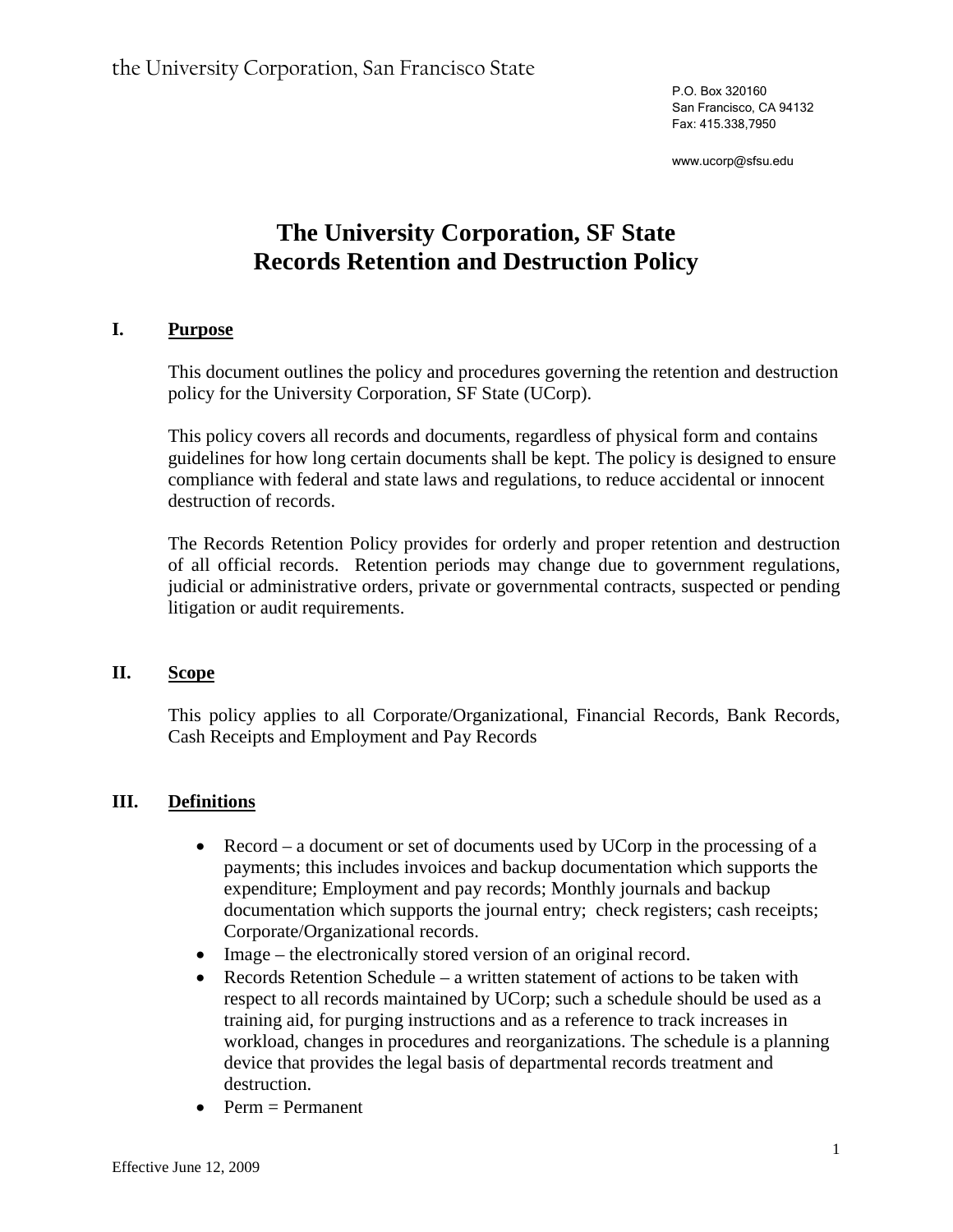- FISOP = June 30 the ending fiscal year for the destroy or purge date
- EOCY = December 31 of the calendar year for the destroy or purge date

#### **Disposal of Paper Records after Transfer to Other Media:**

Compact storage methods provide a space saving and often cost efficient means of storing records originally in paper form. Extreme care will be used when transferring information to a storage medium. Records will be verified that they are readable and accurate before destroying paper copies. The stored electronic records will be maintained for the retention period specified in this policy. *All paper records containing sensitive and/or confidential information shall be shredded not trashed*

# **IV. Policy/Procedures**

#### **Accounts Payable**

- An imaged reproduction will be deemed to be the original public record of the UCorp for all purposes, including introduction in courts of law and state agencies.
- Check registers are available via FMS for an indefinite period; there are no plans to purge this type of data from the system at this time.
- Original paper records will be maintained for the current fiscal year. Records pertaining to the prior fiscal year will be destroyed during the month of July each year. *All original paper records created prior to 7/07 will be maintained for seven years.* (See Records Retention Schedule)
- All original paper records will be scanned once they have been processed for payment before being filed
- Images will be retained in the Imaging System for a period of seven (7) fiscal years starting 7/07.
- At the completion of the required seven year retention period, imaged records for the fiscal year to be purged will be burned to CD or other electronic storage medium, one copy will be retained by UCorp and a second copy will be retained by Fiscal Affairs Business Systems (FABS). (See Records Retention Schedule)

#### **Bank Records**

- An imaged reproduction will be deemed to be the original public record of the UCorp for all purposes, including introduction in courts of law and state agencies.
- Original bank statements and reconciliations (including canceled checks) will be maintained for a period of seven fiscal years, plus the current year-to-date. Records pertaining to the seventh year will be destroyed during the following month of July each year. (See Records Retention Schedule)

#### **Financial Records**

• An imaged reproduction will be deemed to be the original public record of the UCorp for all purposes, including introduction in courts of law and state agencies.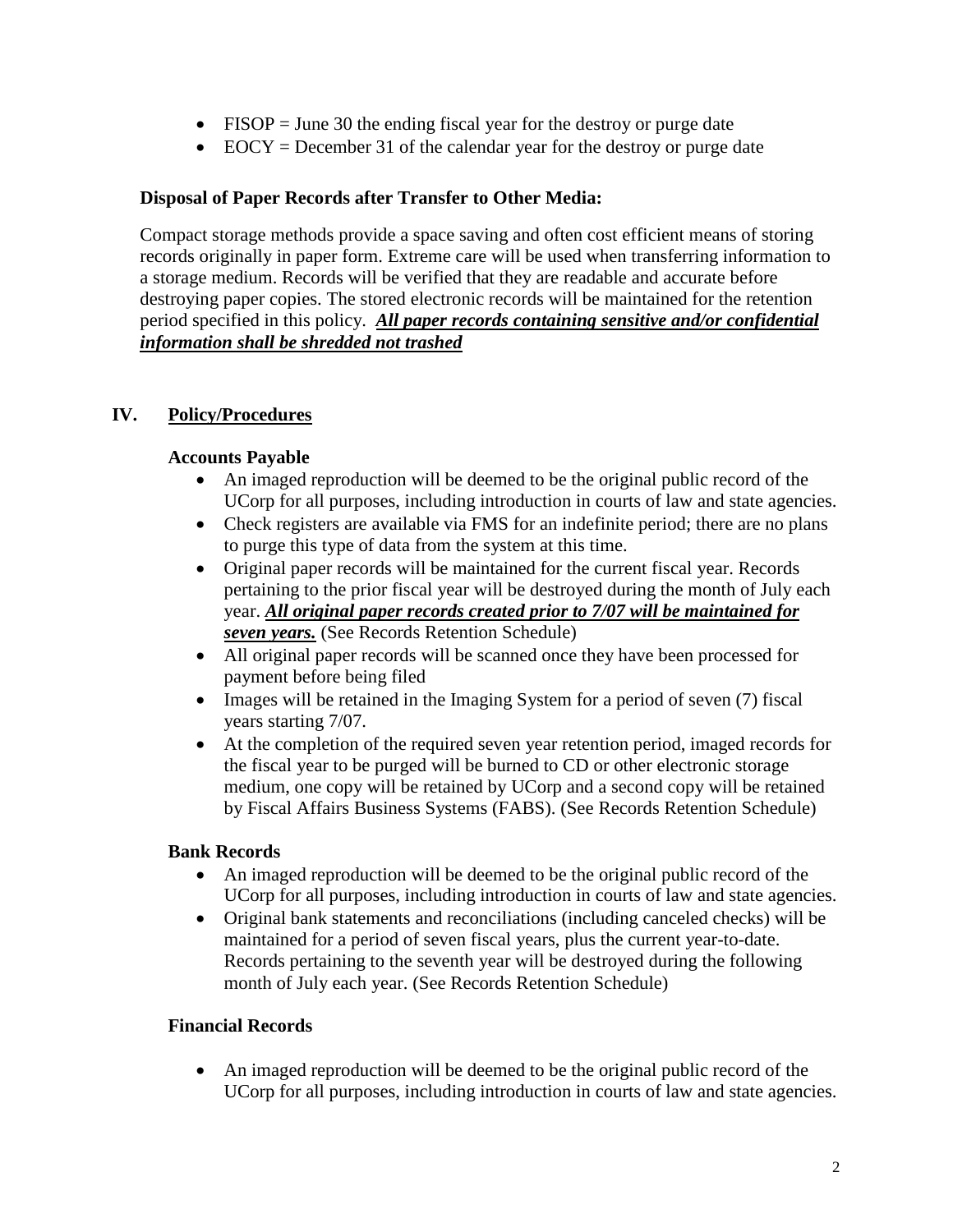- Original paper records for monthly journals, fixed asset schedules will be maintained for a period of seven fiscal years, plus the current year-to-date. Records pertaining to the seventh year will be destroyed during the month of July each year. (See Records Retention Schedule)
- All other financial records will be maintained according to the retention schedule (See Records Retention Schedule)

## **Payroll Records**

- An imaged reproduction will be deemed to be the original public record of the UCorp for all purposes, including introduction in courts of law and state agencies.
- All paper records prior to 1/07 will be scanned. After 1/07 all payroll records will be received directly from ADP on CD. The CD will become part of UCorp permanent record.
- Images will be retained in the Imaging System for a period of five (5) fiscal years.
- At the completion of the required five year retention period, imaged records for the fiscal year to be purged will be burned to CD or other electronic storage medium, one copy will be retained by UCorp and a second copy will be retained by Fiscal Affairs Business Systems (FABS). (See Records Retention Schedule)

# **V. Records Retention and Destruction Schedule**

General categories of records subject to specific retention periods are described in the following section. The attached table lists financial and other documents and their recommended minimum retention periods. The table is not to be considered an allinclusive listing for retention purposes, and describes the more commonly used records that need to be retained. If specific records are not listed, it does not mean they can or should be thrown out without first considering the general requirements in this policy.